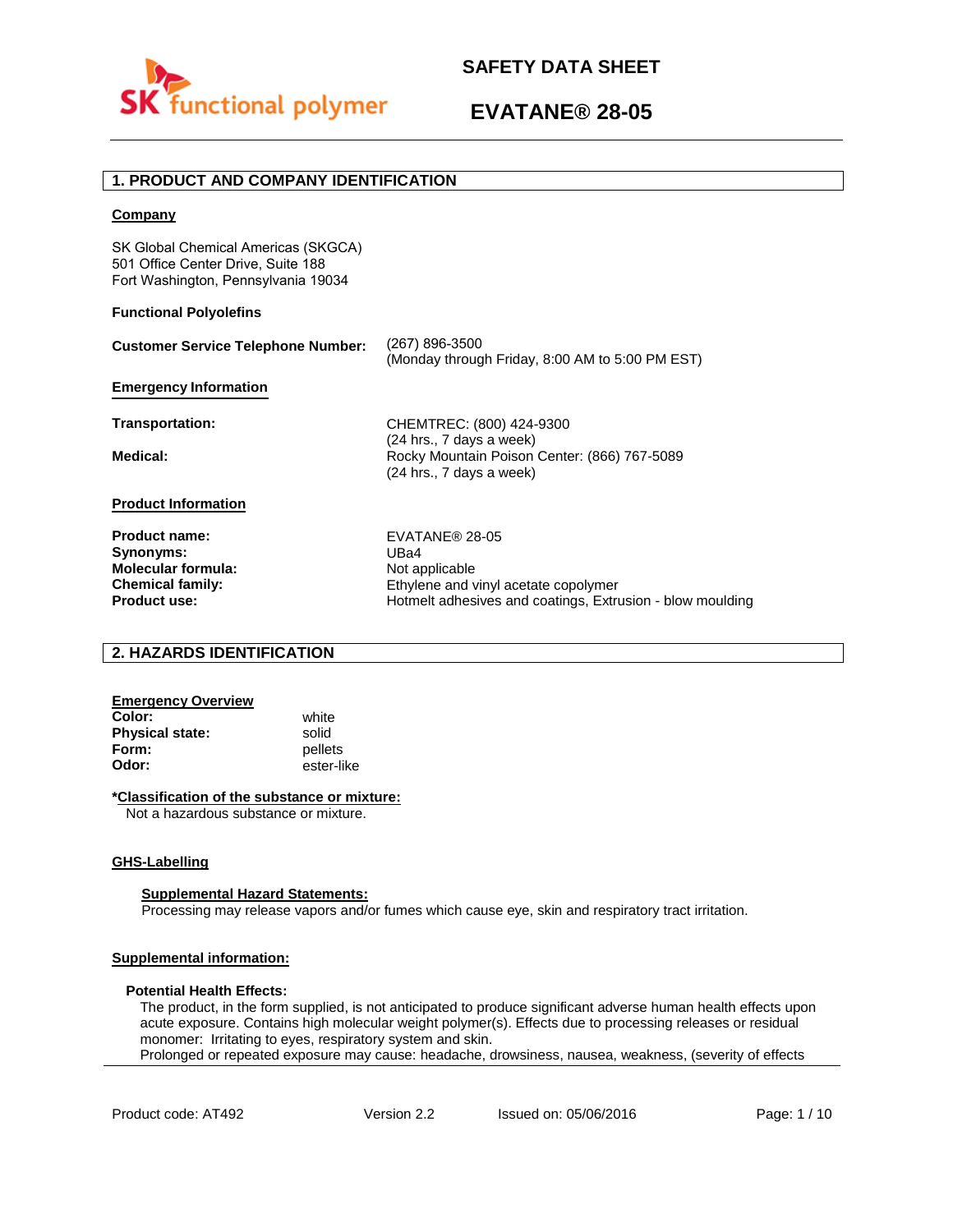

depends on extent of exposure).

#### **Other:**

Handle in accordance with good industrial hygiene and safety practice. (pellets/granules) This product may release fume and/or vapor of variable composition depending on processing time and temperature. Hazardous decomposition products may include confirmed or suspected carcinogens.

## **3. COMPOSITION/INFORMATION ON INGREDIENTS**

| <b>Chemical Name</b>                              | CAS-No.    | Wt/Wt      | <b>GHS Classification**</b>     |
|---------------------------------------------------|------------|------------|---------------------------------|
| Acetic acid ethenyl ester, polymer with<br>ethene | 24937-78-8 | $>= 99 %$  | Not classified                  |
| Acetic acid ethenyl ester                         | 108-05-4   | $< 0.5 \%$ | H332, H335, H225, H351,<br>H411 |

\*\*For the full text of the H-Statements mentioned in this Section, see Section 16.

## **4. FIRST AID MEASURES**

### **4.1. Description of necessary first-aid measures:**

#### **Inhalation:**

If inhaled, remove victim to fresh air.

#### **Skin:**

In case of contact, immediately flush skin with plenty of water. If molten polymer gets on the skin, cool rapidly with cold water. Do not peel solidified product off the skin. Obtain medical treatment for thermal burns. Remove material from clothing. Wash clothing before reuse. Thoroughly clean shoes before reuse.

### **Eyes:**

Immediately flush eye(s) with plenty of water. Obtain medical treatment for thermal burns.

#### **Ingestion:**

If swallowed, DO NOT induce vomiting. Get medical attention. Never give anything by mouth to an unconscious person.

### **4.2. Most important symptoms/effects, acute and delayed:**

For most important symptoms and effects (acute and delayed), see Section 2 (Hazard Statements and Supplemental Information) and Section 11 (Toxicology Information) of this SDS.

### **4.3. Indication of immediate medical attention and special treatment needed, if necessary:**

Product code: AT492 Version 2.2 Issued on: 05/06/2016 Page: 2/10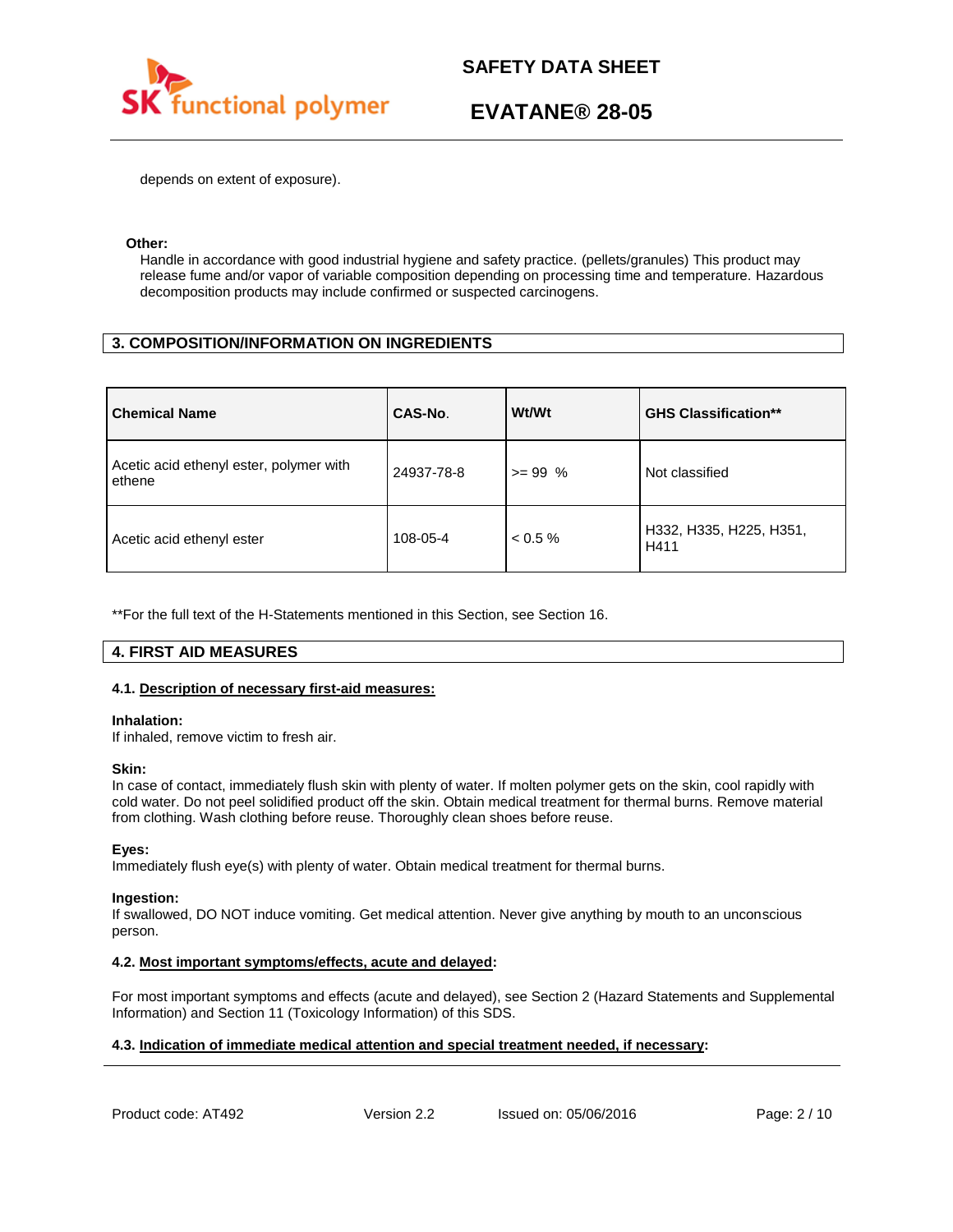

Unless otherwise noted in Notes to Physician, no specific treatment noted; treat symptomatically.

## **5. FIREFIGHTING MEASURES**

#### **Extinguishing media (suitable):**

Water spray, Carbon dioxide (CO2), Foam, Dry chemical

#### **Protective equipment:**

Fire fighters and others who may be exposed to products of combustion should wear full fire fighting turn out gear (full Bunker Gear) and self-contained breathing apparatus (pressure demand / NIOSH approved or equivalent).

#### **Further firefighting advice:**

Fire fighting equipment should be thoroughly decontaminated after use.

#### **Fire and explosion hazards:**

When burned, the following hazardous products of combustion can occur: Carbon oxides Hazardous organic compounds Acetic acid

## **6. ACCIDENTAL RELEASE MEASURES**

#### **Personal precautions, Emergency procedures, Methods and materials for containment/clean-up:**

Prevent further leakage or spillage if you can do so without risk. Ventilate the area. Sweep up and shovel into suitable properly labeled containers for prompt disposal. Possible fall hazard – floor may become slippery from leakage/spillage of product. Avoid dispersal of spilled material and runoff and contact with soil, waterways, drains and sewers. Consult a regulatory specialist to determine appropriate state or local reporting requirements, for assistance in waste characterization and/or hazardous waste disposal and other requirements listed in pertinent environmental permits.

### **Protective equipment:**

Appropriate personal protective equipment is set forth in Section 8.

### **7. HANDLING AND STORAGE**

#### **Handling**

#### **General information on handling:**

Avoid breathing dust.

Avoid breathing processing fumes or vapors.

Handle in accordance with good industrial hygiene and safety practices. These practices include avoiding unnecessary exposure and removal of material from eyes, skin, and clothing.

#### **Storage**

#### **General information on storage conditions:**

Keep in a dry, cool place. Store away from moisture and heat to maintain the technical properties of the product. Store in closed containers, in a secure area to prevent container damage and subsequent spillage.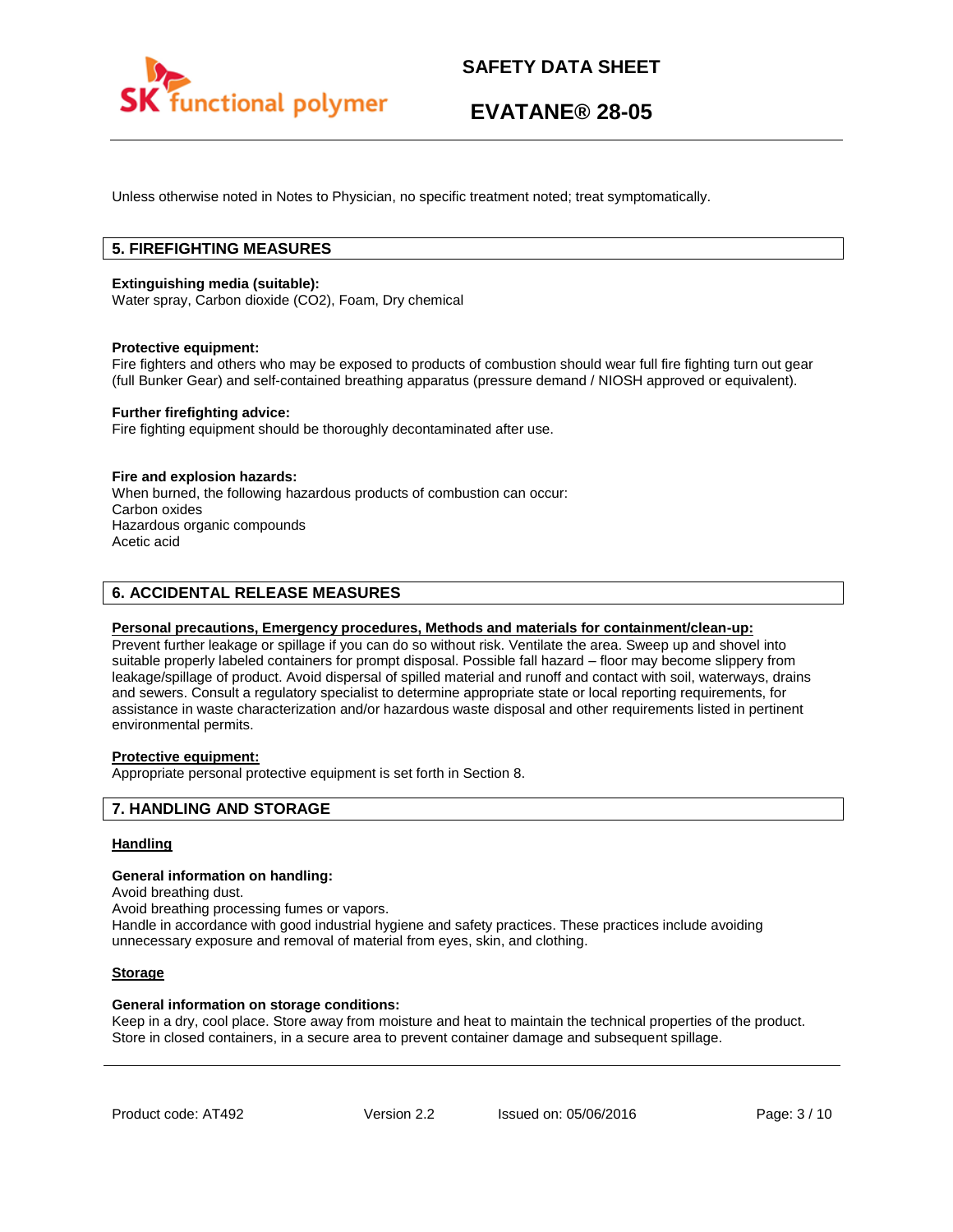

# **EVATANE® 28-05**

# **Storage stability – Remarks:**

Stable under normal conditions.

#### **Storage incompatibility – General:**  None known.

# **8. EXPOSURE CONTROLS/PERSONAL PROTECTION**

## **Airborne Exposure Guidelines:**

## **Acetic acid ethenyl ester (108-05-4)**

US. ACGIH Threshold Limit Values

| Time weighted average             | 10 ppm |
|-----------------------------------|--------|
| Short Term Exposure Limit (STEL): | 15 ppm |

Only those components with exposure limits are printed in this section. Limits with skin contact designation above have skin contact effect. Air sampling alone is insufficient to accurately quantitate exposure. Measures to prevent significant cutaneous absorption may be required. Limits with a sensitizer designation above mean that exposure to this material may cause allergic reactions.

### **Engineering controls:**

Investigate engineering techniques to reduce exposures below airborne exposure limits or to otherwise reduce exposures. Provide ventilation if necessary to minimize exposures or to control exposure levels to below airborne exposure limits (if applicable see above).If practical, use local mechanical exhaust ventilation at sources of air contamination such as open process equipment.

### **Respiratory protection:**

Avoid breathing dust. Avoid breathing processing fumes or vapors. Where airborne exposure is likely or airborne exposure limits are exceeded (if applicable, see above), use NIOSH approved respiratory protection equipment appropriate to the material and/or its components and substances released during processing. Consult respirator manufacturer to determine appropriate type equipment for a given application. Observe respirator use limitations specified by NIOSH or the manufacturer. For emergency and other conditions where there may be a potential for significant exposure or where exposure limit may be significantly exceeded, use an approved full face positive-pressure, self-contained breathing apparatus or positive-pressure airline with auxiliary self-contained air supply. Respiratory protection programs must comply with 29 CFR § 1910.134.

### **Skin protection:**

Processing of this product releases vapors or fumes which may cause skin irritation. Minimize skin contamination by following good industrial hygiene practice. Wearing protective gloves is recommended. Wash hands and contaminated skin thoroughly after contact with processing fumes or vapors. Wash thoroughly after handling.

### **Eye protection:**

Use good industrial practice to avoid eye contact. Processing of this product releases vapors or fumes which may cause eye irritation. Where eye contact may be likely, wear chemical goggles and have eye flushing equipment available.

# **9. PHYSICAL AND CHEMICAL PROPERTIES**

Product code: AT492 Version 2.2 Issued on: 05/06/2016 Page: 4/10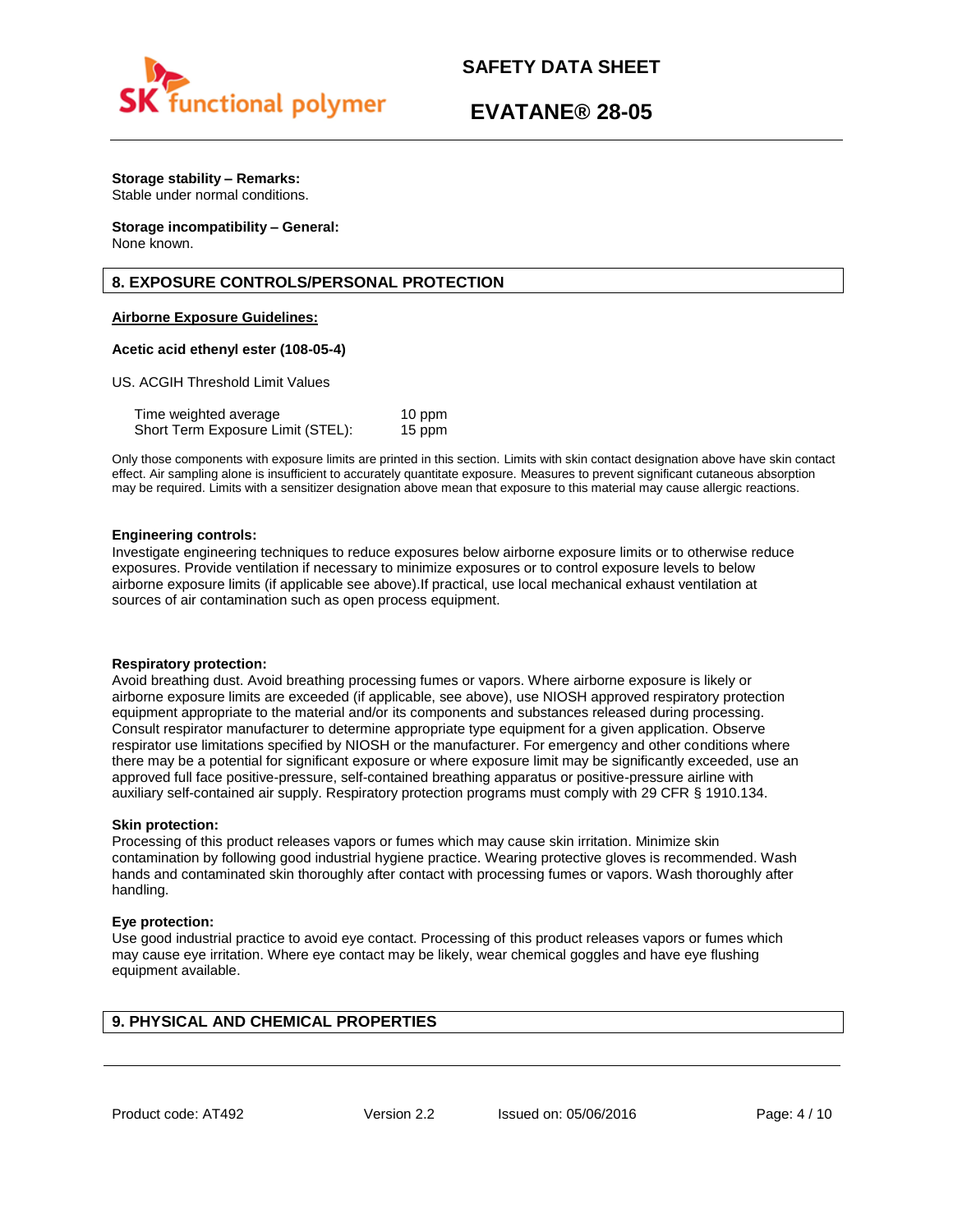

| Color:                                                           | white                                                   |
|------------------------------------------------------------------|---------------------------------------------------------|
| <b>Physical state:</b>                                           | solid                                                   |
| Form:                                                            | pellets                                                 |
| Odor:                                                            | ester-like                                              |
| <b>Odor threshold:</b>                                           | No data available                                       |
| <b>Flash point</b>                                               | Not applicable                                          |
| <b>Auto-ignition</b><br>temperature:                             | No data available                                       |
| Lower flammable limit<br>$(LFL)$ :                               | No data available                                       |
| <b>Upper flammable limit</b><br>(UFL):                           | No data available                                       |
| pH:                                                              | Not applicable                                          |
| Density:                                                         | $0.95$ g/cm3                                            |
| Vapor pressure:                                                  | Not applicable                                          |
| Vapor density:                                                   | Not applicable                                          |
| <b>Boiling point/boiling</b><br>range:                           | No data available                                       |
| <b>Melting point/range:</b>                                      | 162 °F (72 °C)                                          |
| Freezing point:                                                  | No data available                                       |
| <b>Evaporation rate:</b>                                         | No data available                                       |
| <b>Solubility in water:</b>                                      | 68 °F (20 °C) insoluble (on the basis of its structure) |
| Solubility in other<br>solvents: [qualitative and<br>quantative] | 77 °F (25 °C) Soluble in: Carbon tetrachloride          |
| Viscosity, dynamic:                                              | No data available                                       |
| <b>Oil/water partition</b><br>coefficient:                       | No data available                                       |
| <b>Thermal decomposition</b>                                     | approx. 500 °F (260 °C)                                 |
| <b>Flammability:</b>                                             | See GHS Classification in Section 2                     |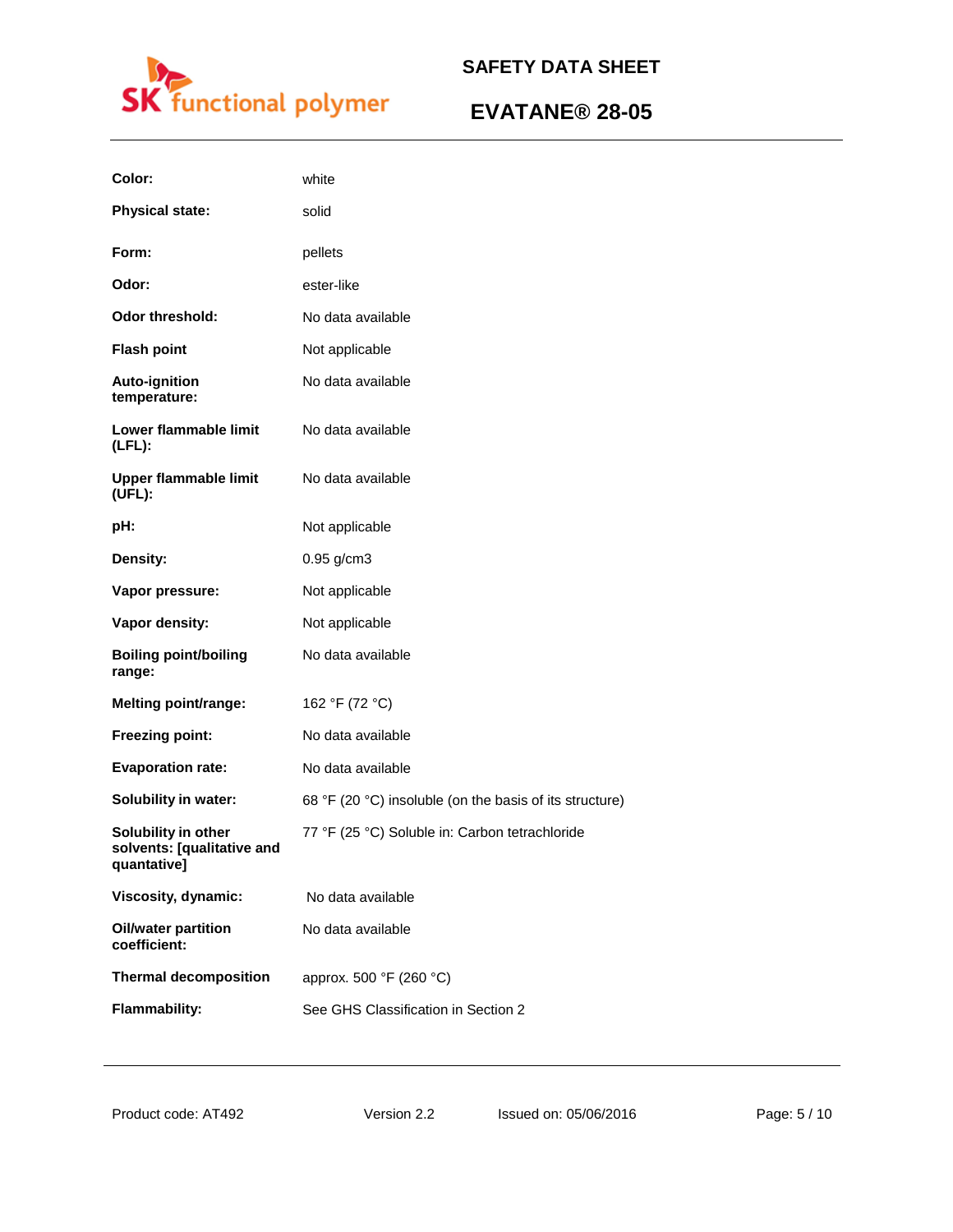

# **EVATANE® 28-05**

## **10. STABILITY AND REACTIVITY**

#### **Stability:**

This material is chemically stable under normal and anticipated storage, handling and processing conditions.

#### **Hazardous reactions:**

Hazardous polymerization does not occur.

#### **Materials to avoid:**

None known.

#### **Conditions / hazards to avoid:**

Avoid storing in moist and warm conditions. (to maintain the technical properties of the product). See Hazardous Decomposition Products below.

#### **Hazardous decomposition products:**

Thermal decomposition giving toxic, flammable, and / or corrosive products: Carbon oxides Hazardous organic compounds Acetic acid

### **11. TOXICOLOGICAL INFORMATION**

Data on this material and/or its components are summarized below.

#### **Data for Acetic acid ethenyl ester, polymer with ethene (24937-78-8)**

#### **Acute toxicity**

**Oral:**

May be harmful if swallowed. (rat) LD50 > 2,500 mg/kg.

### **Other information**

The information presented is from representative materials with this Chemical Abstract Service (CAS) Registry number. The results vary depending on the size and composition of the test substance.

#### **Data for Acetic acid ethenyl ester (108-05-4)**

#### **Carcinogenicity**

Long term inhalation administration to rat / affected organ(s): lung, upper respiratory tract / signs: Increased incidence of tumors was reported.

Long term drinking water administration to rat and mouse / affected organ(s): Gastro-intestinal tract / signs: Increased incidence of tumors was reported. Classified by the International Agency for Research on Cancer as: Group 2B: Possibly carcinogenic to humans.

#### **Genotoxicity**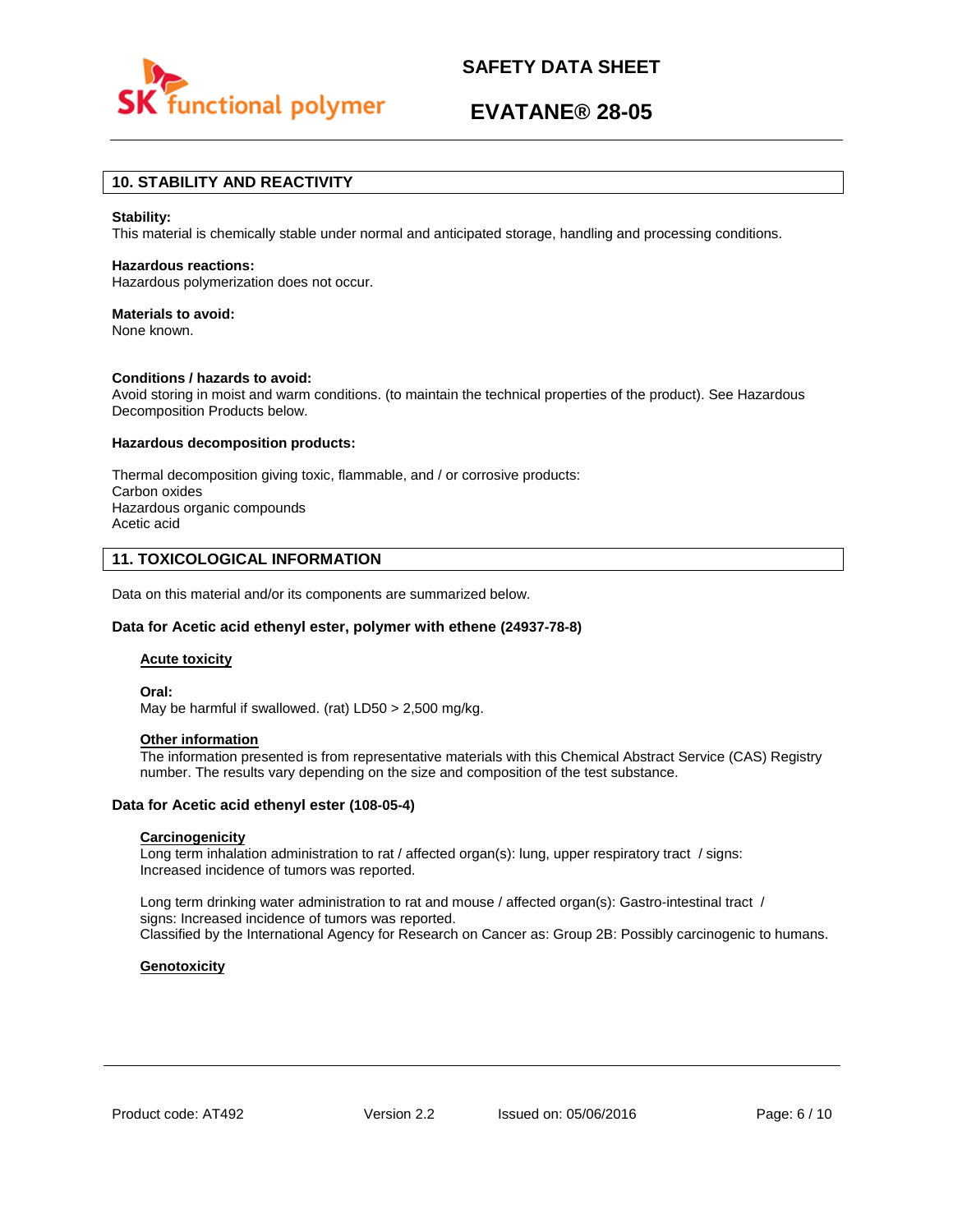

# **EVATANE® 28-05**

#### **Assessment in Vitro:**

Both positive and negative responses for genetic changes were observed in laboratory tests using: animal cells

No genetic changes were observed in laboratory tests using: bacteria

## **Genotoxicity**

#### **Assessment in Vivo:**

Both positive and negative responses for genetic changes were observed in laboratory tests using: rats, mice

#### **Human experience**

#### **Inhalation:**

Upper respiratory tract: irritation. (based on reports of occupational exposure to workers) (extent of injury depends on severity of exposure)

Eyes: irritation. (based on reports of occupational exposure to workers) (extent of injury depends on severity of exposure)

## **12. ECOLOGICAL INFORMATION**

#### **Chemical Fate and Pathway**

No data are available.

#### **Ecotoxicology**

No data are available.

### **13. DISPOSAL CONSIDERATIONS**

#### **Waste disposal:**

Where possible recycling is preferred to disposal or incineration. If recycling is not an option, incinerate or dispose of in accordance with federal, state, and local regulations. Pigmented, filled and/or solvent laden product may require special disposal practices in accordance with federal, state and local regulations. Consult a regulatory specialist to determine appropriate state or local reporting requirements, for assistance in waste characterization and/or hazardous waste disposal and other requirements listed in pertinent environmental permits. Note: Chemical additions to, processing of, or otherwise altering this material may make this waste management information incomplete, inaccurate, or otherwise inappropriate. Furthermore, state and local waste disposal requirements may be more restrictive or otherwise different from federal laws and regulations.

## **14. TRANSPORT INFORMATION**

**US Department of Transportation (DOT):** not regulated

**International Maritime Dangerous Goods Code (IMDG):** not regulated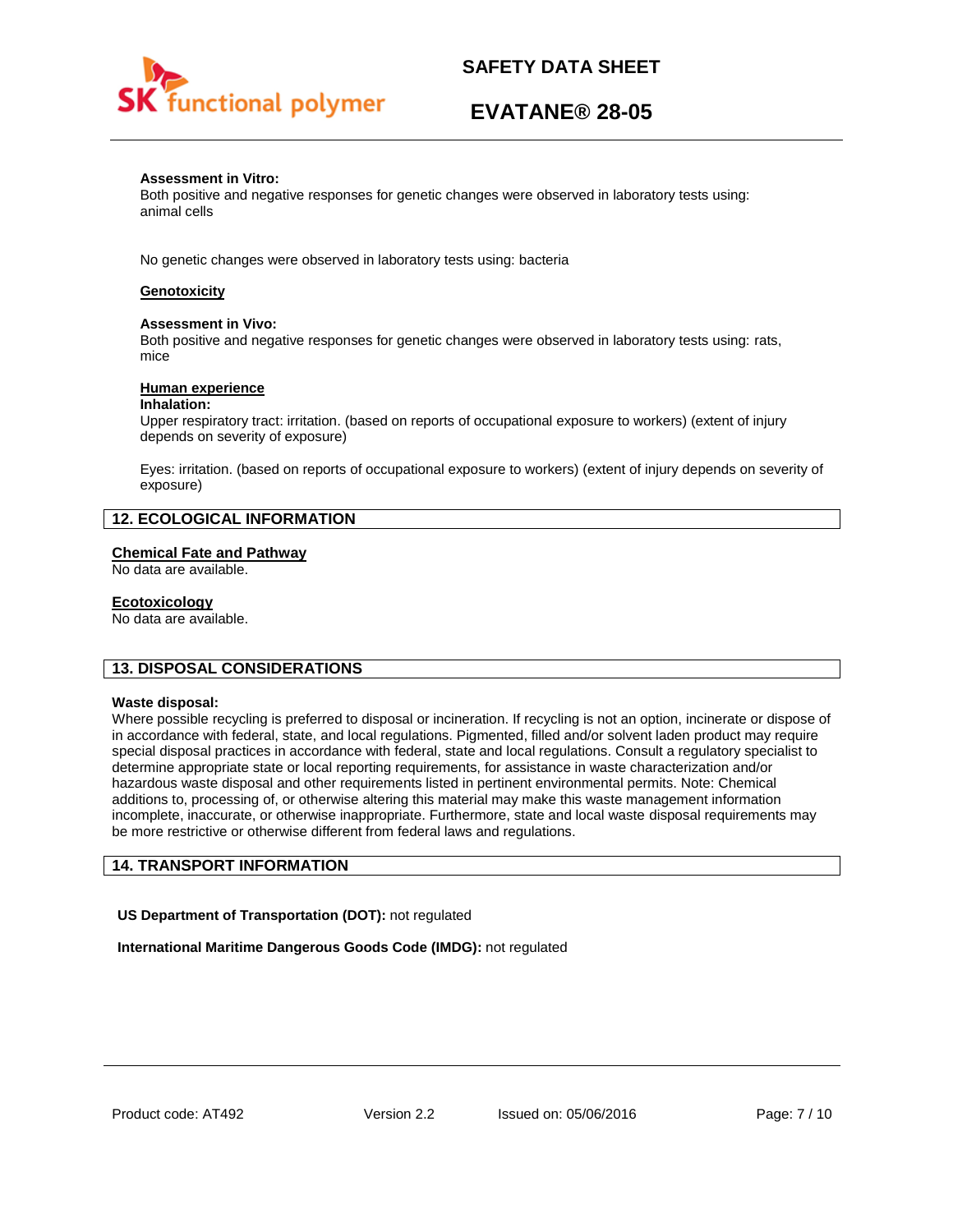

# **EVATANE® 28-05**

# **15. REGULATORY INFORMATION**

| <b>Chemical Inventory Status</b>                                      |                  |                                                                  |
|-----------------------------------------------------------------------|------------------|------------------------------------------------------------------|
| EU. EINECS                                                            | <b>EINECS</b>    | Conforms to                                                      |
| United States TSCA Inventory                                          | TSCA             | The components of this product are all on<br>the TSCA Inventory. |
| Canadian Domestic Substances List (DSL)                               | <b>DSL</b>       | All components of this product are on the<br>Canadian DSL        |
| China. Inventory of Existing Chemical Substances in<br>China (IECSC)  | IECSC (CN)       | Conforms to                                                      |
| Japan. ENCS - Existing and New Chemical<br>Substances Inventory       | ENCS (JP)        | Conforms to                                                      |
| Japan. ISHL - Inventory of Chemical Substances                        | ISHL (JP)        | Conforms to                                                      |
| Korea. Korean Existing Chemicals Inventory (KECI)                     | <b>KECI (KR)</b> | Conforms to                                                      |
| Philippines Inventory of Chemicals and Chemical<br>Substances (PICCS) | PICCS (PH)       | Conforms to                                                      |
| Australia Inventory of Chemical Substances (AICS)                     | <b>AICS</b>      | Conforms to                                                      |

## **United States – Federal Regulations**

## **SARA Title III – Section 302 Extremely Hazardous Chemicals:**

| Chemical name             | CAS-No.   | SARA<br>Reportable<br>Quantities | SARA<br>Threshold<br>Planning |
|---------------------------|-----------|----------------------------------|-------------------------------|
| Chlorine                  | 7782-50-5 | $10$ lbs                         | Quantity<br>$100$ lbs         |
| Acetic acid ethenyl ester | 108-05-4  | 5000 lbs                         | 1000 lbs                      |

### **SARA Title III - Section 311/312 Hazard Categories:**  No SARA Hazards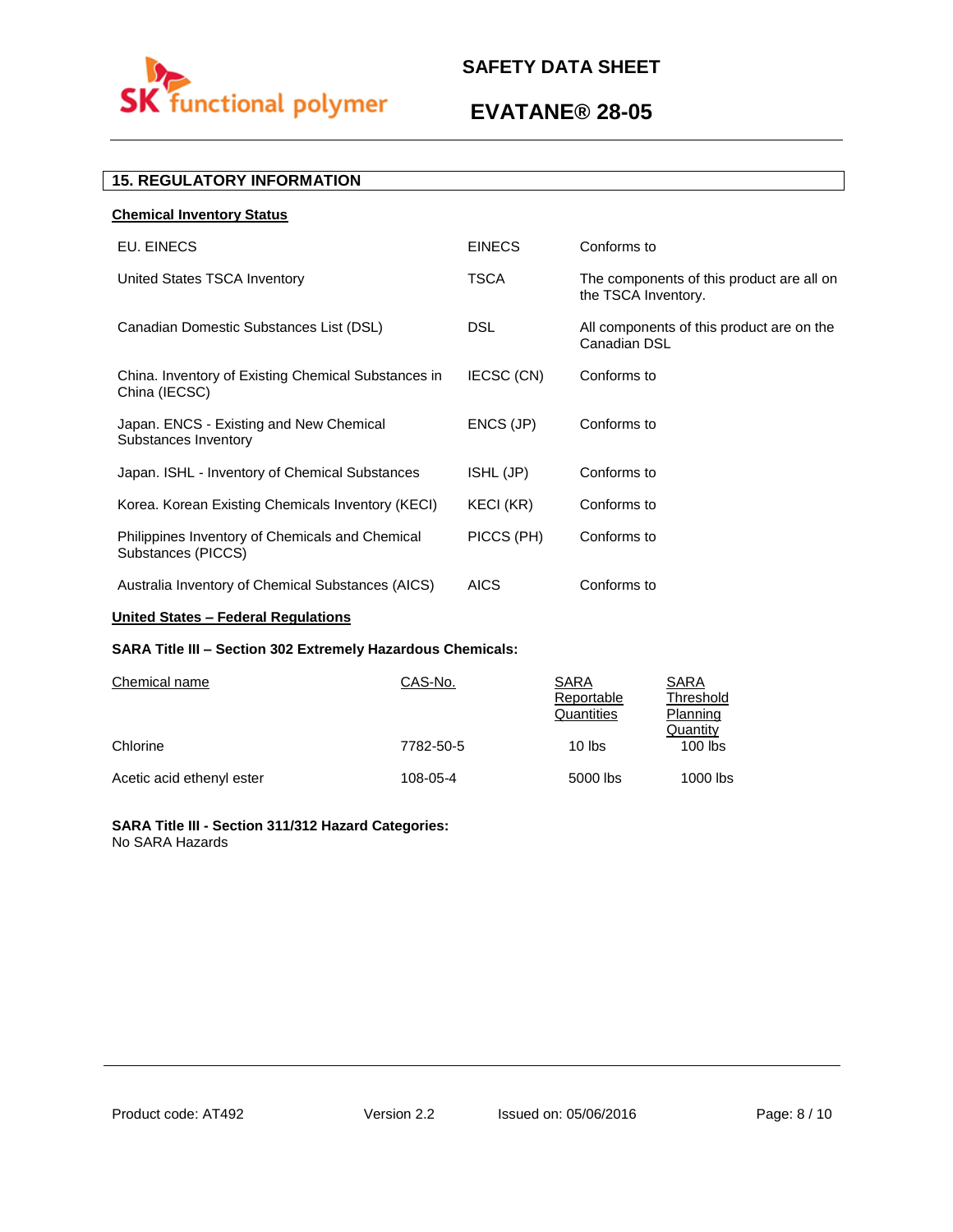

# **EVATANE® 28-05**

and processing)

### **SARA Title III – Section 313 Toxic Chemicals:**

The following components are subject to reporting levels established by SARA Title III, Section 313:

| Chemical name             | CAS-No.  | De minimis<br>concentration | Reportable threshold:                                  |
|---------------------------|----------|-----------------------------|--------------------------------------------------------|
| Acetic acid ethenyl ester | 108-05-4 | $0.1 \%$                    | 10000 lbs (Otherwise used<br>(non-                     |
|                           |          |                             | manufacturing/processing))<br>25000 lbs (Manufacturing |

#### **Comprehensive Environmental Response, Compensation, and Liability Act (CERCLA) - Reportable Quantity (RQ):**

| Chemical name             | CAS-No.  | Reportable quantity |
|---------------------------|----------|---------------------|
| Acetic acid ethenyl ester | 108-05-4 | 5000 lbs            |

#### **United States – State Regulations**

#### **New Jersey Right to Know**

No components are subject to the New Jersey Right to Know Act.

#### **Pennsylvania Right to Know**

Chemical name CAS-No. Acetic acid ethenyl ester, polymer with ethene 24937-78-8

#### **California Prop. 65**

This product does not contain any chemicals known to the State of California to cause cancer, birth defects, or any other reproductive defects.

## **16. OTHER INFORMATION**

#### **Full text of H-Statements referred to under sections 2 and 3.**

- H225 Highly flammable liquid and vapour.
- H332 Harmful if inhaled.
- H335 May cause respiratory irritation.
- H351 Suspected of causing cancer.
- H411 Toxic to aquatic life with long lasting effects.

#### **Latest Revision(s):**

| Revised Section(s): | Chapter 4 update |
|---------------------|------------------|
| Reference number:   | 000000027260     |
| Date of Revision:   | 05/06/2016       |
| Date Printed:       | 07/23/2016       |